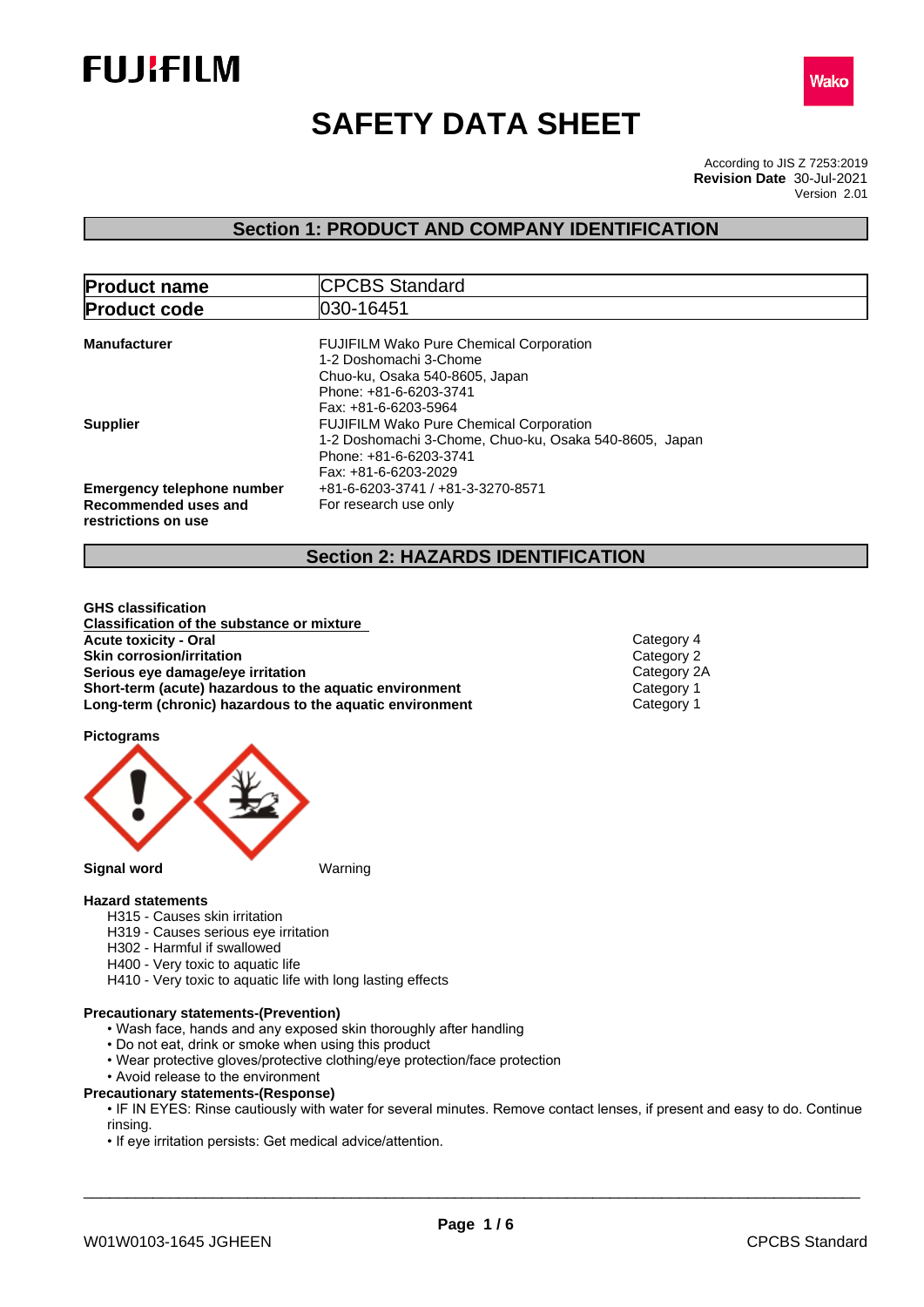- IF ON SKIN: Wash with plenty of soap and water
- If skin irritation occurs: Get medical advice/attention
- Take off contaminated clothing and wash before reuse
- IF SWALLOWED: Call a POISON CENTER or doctor/physician if you feel unwell
- Rinse mouth.
- Collect spillage

#### **Precautionary statements-(Storage)**

- Not applicable
- **Precautionary statements-(Disposal)**

• Dispose of contents/container to an approved waste disposal plant

## **Others**

**Other hazards** Not available

## **Section 3: COMPOSITION/INFORMATION ON INGREDIENTS**

**Single Substance or Mixture** Substance

**Formula** C12H8Cl2O3S

| - -<br>Chemical<br>l Name | Weiaht-%   | Molecular weight | <b>ENCS</b> | <b>ISHL</b><br>No. | <b>RN</b><br>CAS          |
|---------------------------|------------|------------------|-------------|--------------------|---------------------------|
| $\cap$<br>౿⋻౽<br>້        | ΩΩ<br>ອບ.ບ | 303.16           | N/A         | N/                 | $80 -$<br>$\sim$<br>ుు- ` |

**Impurities and/or Additives** : Not applicable

## **Section 4: FIRST AID MEASURES**

#### **Inhalation**

Remove to fresh air. If symptoms persist, call a physician.

#### **Skin contact**

Wash off immediately with soap and plenty of water. If symptoms persist, call a physician.

#### **Eye contact**

IF IN EYES: Rinse cautiously with water for several minutes. Remove contact lenses, if present and easy to do. Continue rinsing. Immediate medical attention is required.

#### **Ingestion**

Rinse mouth. Never give anything by mouth to an unconscious person. Call a physician or poison control center immediately. Do not induce vomiting without medical advice.

#### **Protection of first-aiders**

Use personal protective equipment as required.

## **Section 5: FIRE FIGHTING MEASURES**

#### **Suitable extinguishing media**

Water spray (fog), Carbon dioxide (CO2), Foam, Extinguishing powder, Sand

## **Unsuitable extinguishing media**

No information available

## **Specific hazards arising from the chemical product**

Thermal decomposition can lead to release of irritating and toxic gases and vapors.

**Special extinguishing method**

## No information available

## **Special protective actions for**

## **fire-fighters**

Use personal protective equipment as required.Firefighters should wear self-contained breathing apparatus and full firefighting turnout gear.

## **Section 6: ACCIDENTAL RELEASE MEASURES**

#### **Personal precautions, protective equipment and emergency procedures**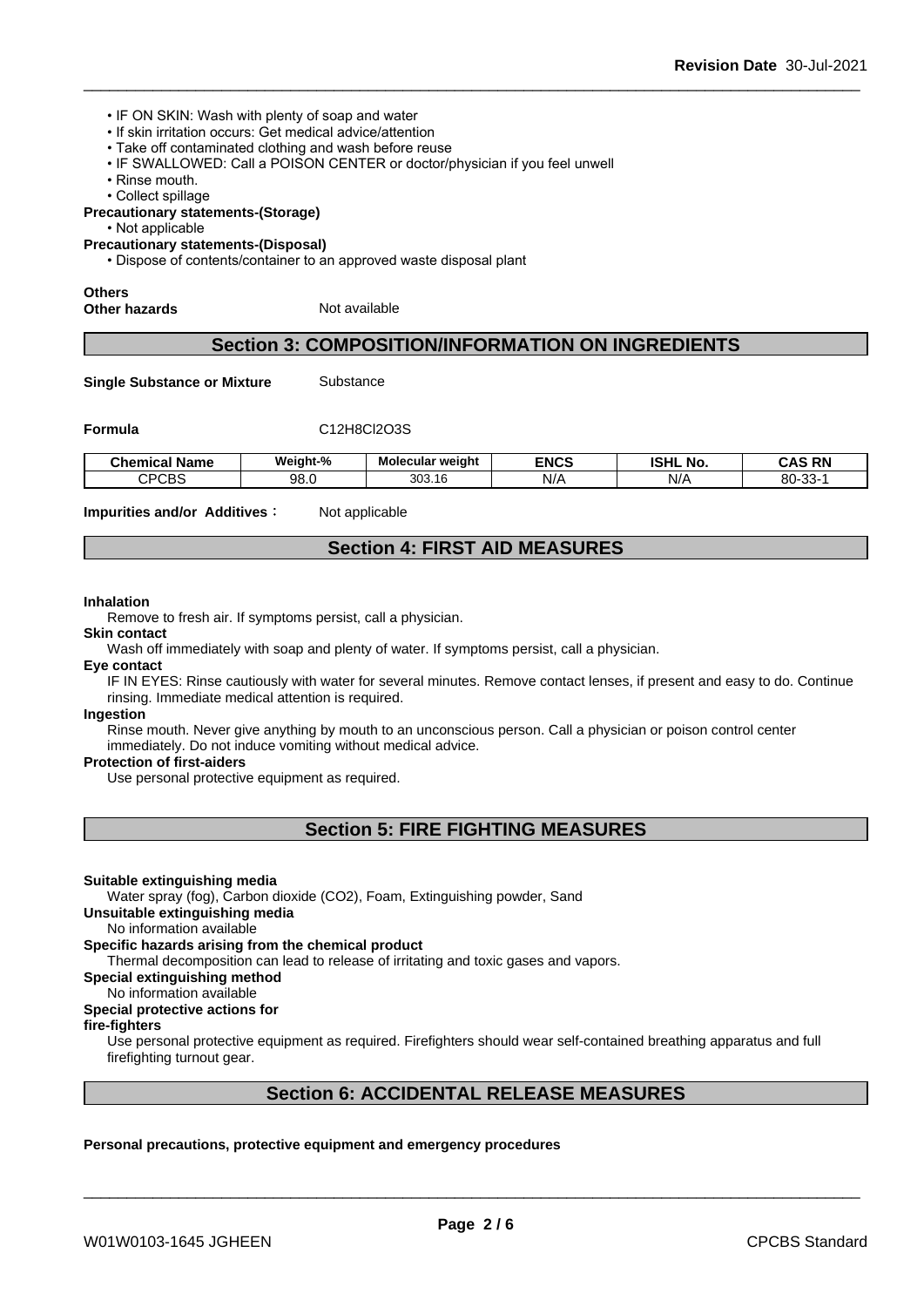For indoor, provide adequate ventilation process until the end of working. Deny unnecessary entry other than the people involved by, for example, using a rope. While working, wear appropriate protective equipments to avoid adhering it on skin, or inhaling the gas. Work from windward, and retract the people downwind.

#### **Environmental precautions**

To be careful not discharged to the environment without being properly handled waste water contaminated.

**Methods and materials for contaminent and methods and materials for cleaning up**

Sweep up and gather scattered particles, and collect it in an empty airtight container.

**Recoverly, neutralization**

No information available

**Secondary disaster prevention measures**

Clean contaminated objects and areas thoroughly observing environmental regulations.

## **Section 7: HANDLING AND STORAGE**

## **Handling**

#### **Technical measures**

Avoid contact with strong oxidizing agents. Use with local exhaust ventilation.

#### **Precautions**

Do not rough handling containers, such as upsetting, falling, giving a shock, and dragging. Prevent leakage, overflow, and scattering. Not to generate steam and dust in vain. Seal the container after use. After handling, wash hands and face, and then gargle. In places other than those specified, should not be smoking or eating and drinking. Should not be brought contaminated protective equipment and gloves to rest stops. Deny unnecessary entry of non-emergency personnel to the handling area.

#### **Safety handling precautions**

Avoid contact with skin, eyes or clothing. Use personal protective equipment as required.

## **Storage**

**Safe storage conditions Safe packaging material** Glass<br>**ompatible substances** Strong oxidizing agents **Incompatible substances** 

**Storage conditions** Keep container protect from light tightly closed. Store in a cool (2-10 °C) place.

## **Section 8: EXPOSURE CONTROLS/PERSONAL PROTECTION**

#### **Engineering controls**

In case of indoor workplace, seal the source or use a local exhaust system. Provide the safety shower facility, and handand eye-wash facility. And display their position clearly.

**Exposure limits** This product, as supplied, does not contain any hazardous materials with occupational exposure limits established by the region specific regulatory bodies.

| Personal protective equipment  |                                                  |
|--------------------------------|--------------------------------------------------|
| <b>Respiratory protection</b>  | Dust mask                                        |
| <b>Hand protection</b>         | Protection gloves                                |
| Eve protection                 | protective eyeglasses or chemical safety goggles |
| Skin and body protection       | Long-sleeved work clothes                        |
| General hygiene considerations |                                                  |

Handle in accordance with good industrial hygiene and safety practice.

## **Section 9: PHYSICAL AND CHEMICAL PROPERTIES**

- **Form Color** white **Color** white **Color** white **Color** white **Color** white **Color Color Color Color Color Color Color Color Color Color Color Color Color Color Color Color Color Color Color Appearance** crystalline powder **Odor Characteristic odor Characteristic odor characteristic odor Melting point/freezing point**<br>**Boiling point, initial boiling point and boiling range** Mo data available **Boiling point, initial boiling point and boiling range Flammability** No data available **Evaporation rate:** No data available **Flammability (solid, gas):** No data available **Upper/lower flammability or**
	-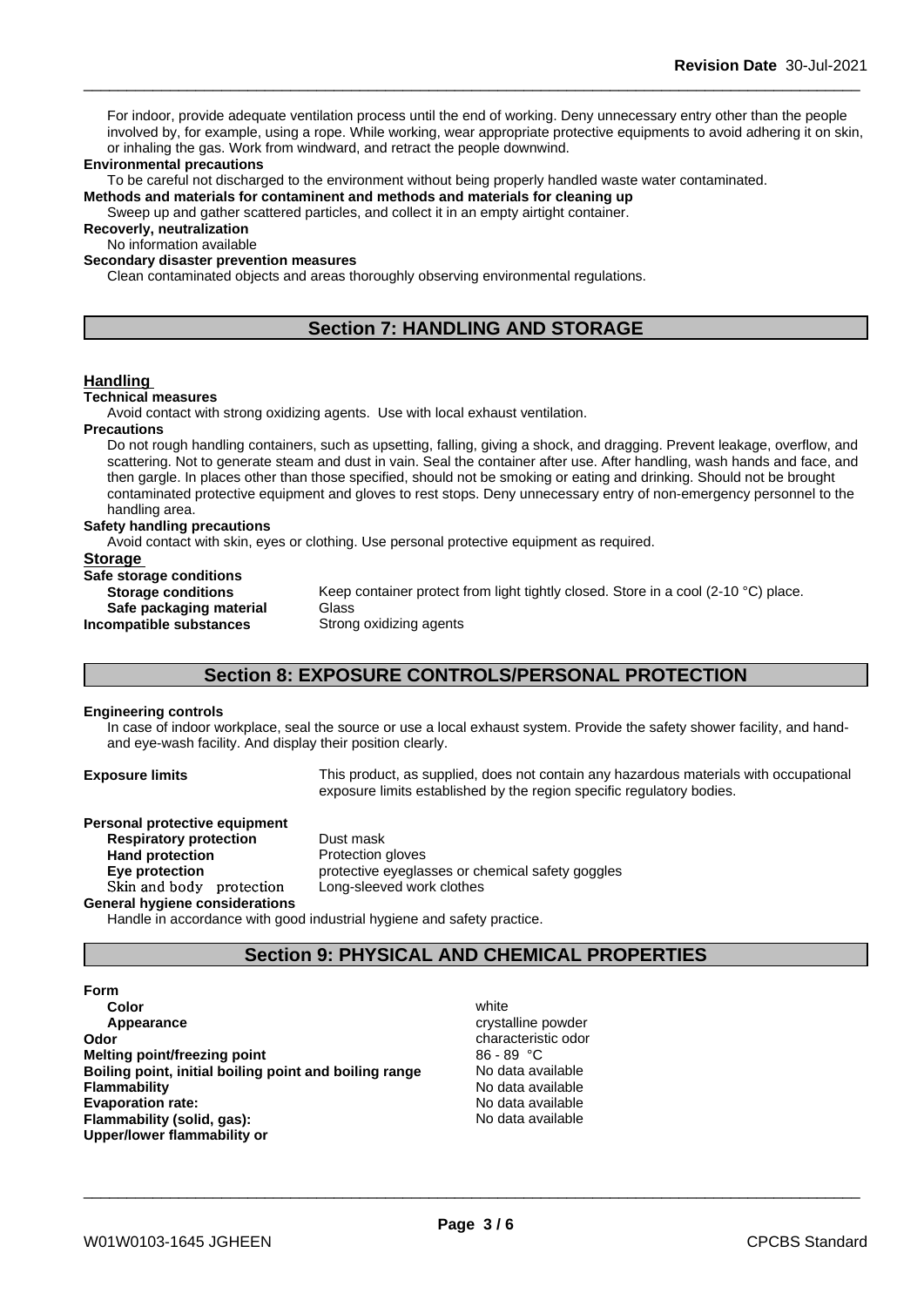- **explosive limits Upper** : the contract of the contract of the contract of the contract of the contract of the contract of the contract of the contract of the contract of the contract of the contract of the contract of the contract of the **Flash point**<br> **Auto-ignition temperature:**<br> **Auto-ignition temperature:**<br> **Auto-ignition temperature: Auto-ignition temperature:**<br> **Decomposition temperature:** No data available<br>
No data available **Decomposition temperature: pH** No data available<br>Viscosity (coefficient of viscosity) No data available **Viscosity** (coefficient of viscosity) **Dynamic viscosity** No data available **n-Octanol/water partition coefficient:(log Pow)** No data available Vapour pressure **No assure** No data available **Specific Gravity / Relative density** No data available **Vapour density No data available Particle characteristics** No data available
- **Lower:** No data available **Solubilities acetone : soluble . water : practically insoluble, or insoluble .**

## **Section 10: STABILITY AND REACTIVITY**

#### **Stability**

**Reactivity** No data available **Chemical stability** May be altered by light. **Hazardous reactions** None under normal processing **Conditions to avoid** Extremes of temperature and direct sunlight **Incompatible materials** Strong oxidizing agents **Hazardous decomposition products** Carbon monooxide (CO), Carbon dioxide (CO2), Sulfur oxides (SOx), Halides

## **Section 11: TOXICOLOGICAL INFORMATION**

| <b>Acute toxicity</b>                                          |                        |
|----------------------------------------------------------------|------------------------|
| <b>Chemical Name</b><br><b>Oral LD50</b><br><b>Dermal LD50</b> | <b>Inhalation LC50</b> |
| <b>CPCBS</b><br>$>10$ g/kg(Rat)<br>2 $g/kg(Rat)$               | N/A                    |

| <b>Skin irritation/corrosion</b>  | No data available |  |
|-----------------------------------|-------------------|--|
| Serious eye damage/ irritation    | No data available |  |
| Respiratory or skin sensitization | No data available |  |
| Reproductive cell mutagenicity    | No data available |  |
| Carcinogenicity                   | No data available |  |
| <b>Reproductive toxicity</b>      | No data available |  |
| <b>STOT-single exposure</b>       | No data available |  |
| <b>STOT-repeated exposure</b>     | No data available |  |
| <b>Aspiration hazard</b>          | No data available |  |

## **Section 12: ECOLOGICAL INFORMATION**

#### **Ecotoxicity**

| Chemical<br><b>Name</b> | plants<br>.<br>. | ∙isr                                              | 1.10100000<br>. |
|-------------------------|------------------|---------------------------------------------------|-----------------|
| CDCDC<br>UDJ.<br>ີ      | . .<br>N//       | ∩⊏∩<br>96 h<br>-<br>$m\alpha$<br>- 700<br>$\cdot$ | N/A             |

**Other data** No data available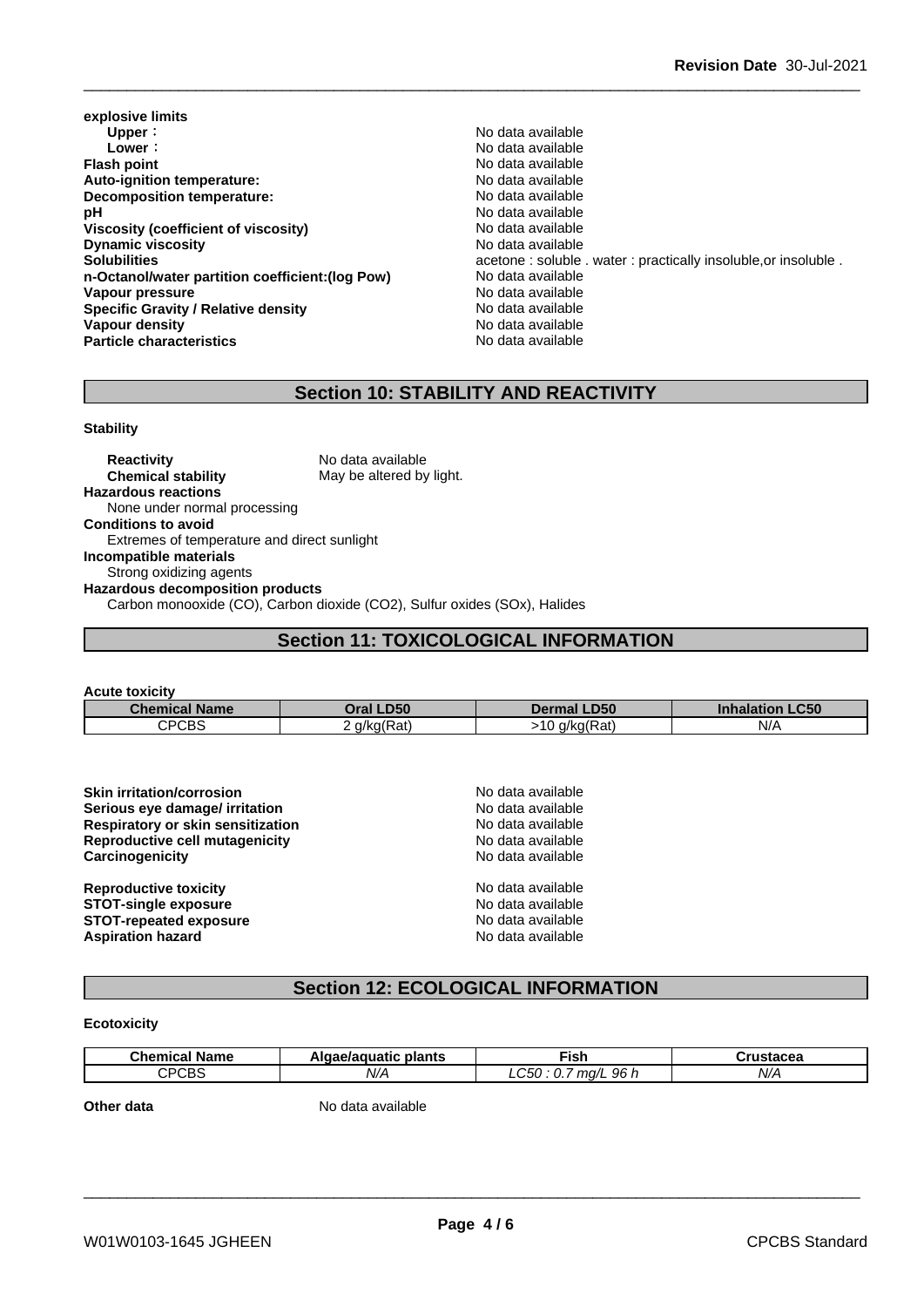**Persistence and degradability** No information available<br>**Bioaccumulative potential** No information available **Bioaccumulative potential<br>Mobility in soil Hazard** to the ozone layer

No information available<br>No information available

## **Section 13: DISPOSAL CONSIDERATIONS**

#### **Waste from residues**

Disposal should be in accordance with applicable regional, national and local laws and regulations. **Contaminated container and contaminated packaging**

Disposal should be in accordance with applicable regional, national and local laws and regulations.

## **Section 14: TRANSPORT INFORMATION**

| <b>ADR/RID</b>                                                 |                                                            |
|----------------------------------------------------------------|------------------------------------------------------------|
| <b>UN number</b>                                               | UN3077                                                     |
| Proper shipping name:                                          | Environmentally hazardous substance, solid, n.o.s. (CPCBS) |
| UN classfication                                               | 9                                                          |
| <b>Subsidiary hazard class</b>                                 |                                                            |
| Packing group                                                  | Ш                                                          |
| <b>Marine pollutant</b>                                        | Yes                                                        |
| <b>IMDG</b>                                                    |                                                            |
| <b>UN number</b>                                               | UN3077                                                     |
| Proper shipping name:                                          | Environmentally hazardous substance, solid, n.o.s. (CPCBS) |
| UN classfication                                               | 9                                                          |
| <b>Subsidiary hazard class</b>                                 |                                                            |
| <b>Packing group</b>                                           | Ш                                                          |
| <b>Marine pollutant (Sea)</b>                                  | Yes                                                        |
| <b>Transport in bulk according to</b> No information available |                                                            |
| Annex II of MARPOL 73/78 and                                   |                                                            |
| the IBC Code                                                   |                                                            |
| <b>IATA</b>                                                    |                                                            |
| <b>UN number</b>                                               | UN3077                                                     |
| Proper shipping name:                                          | Environmentally hazardous substance, solid, n.o.s. (CPCBS) |
| <b>UN classfication</b>                                        | 9                                                          |
| <b>Subsidiary hazard class</b>                                 |                                                            |
| Packing group                                                  | Ш                                                          |
| <b>Environmentally Hazardous</b>                               | Yes                                                        |
| <b>Substance</b>                                               |                                                            |

## **Section 15: REGULATORY INFORMATION**

| International Inventories                            |                                                                                                                                                        |
|------------------------------------------------------|--------------------------------------------------------------------------------------------------------------------------------------------------------|
| <b>EINECS/ELINCS</b>                                 | Listed                                                                                                                                                 |
| <b>TSCA</b>                                          |                                                                                                                                                        |
| Japanese regulations                                 |                                                                                                                                                        |
| <b>Fire Service Act</b>                              | Not applicable                                                                                                                                         |
| <b>Poisonous and Deleterious</b>                     | Not applicable                                                                                                                                         |
| <b>Substances Control Law</b>                        |                                                                                                                                                        |
| Industrial Safety and Health Act Not applicable      |                                                                                                                                                        |
| Regulations for the carriage                         | Noxious Substances (Ordinance Art.3, Ministry of Transportation Ordinance Regarding                                                                    |
| and storage of dangerous<br>goods in ship            | Transport by Ship and Storage, Attached Table 1)                                                                                                       |
| <b>Civil Aeronautics Law</b>                         | Misellaneous Dangerous Substances and Articles (Ordinance Art. 194, MITL Nortification<br>for Air Transportation of Explosives etc., Attached Table 1) |
| <b>Pollutant Release and Transfer Not applicable</b> |                                                                                                                                                        |
| <b>Register Law</b>                                  |                                                                                                                                                        |
| <b>Export Trade Control Order</b>                    | Not applicable                                                                                                                                         |